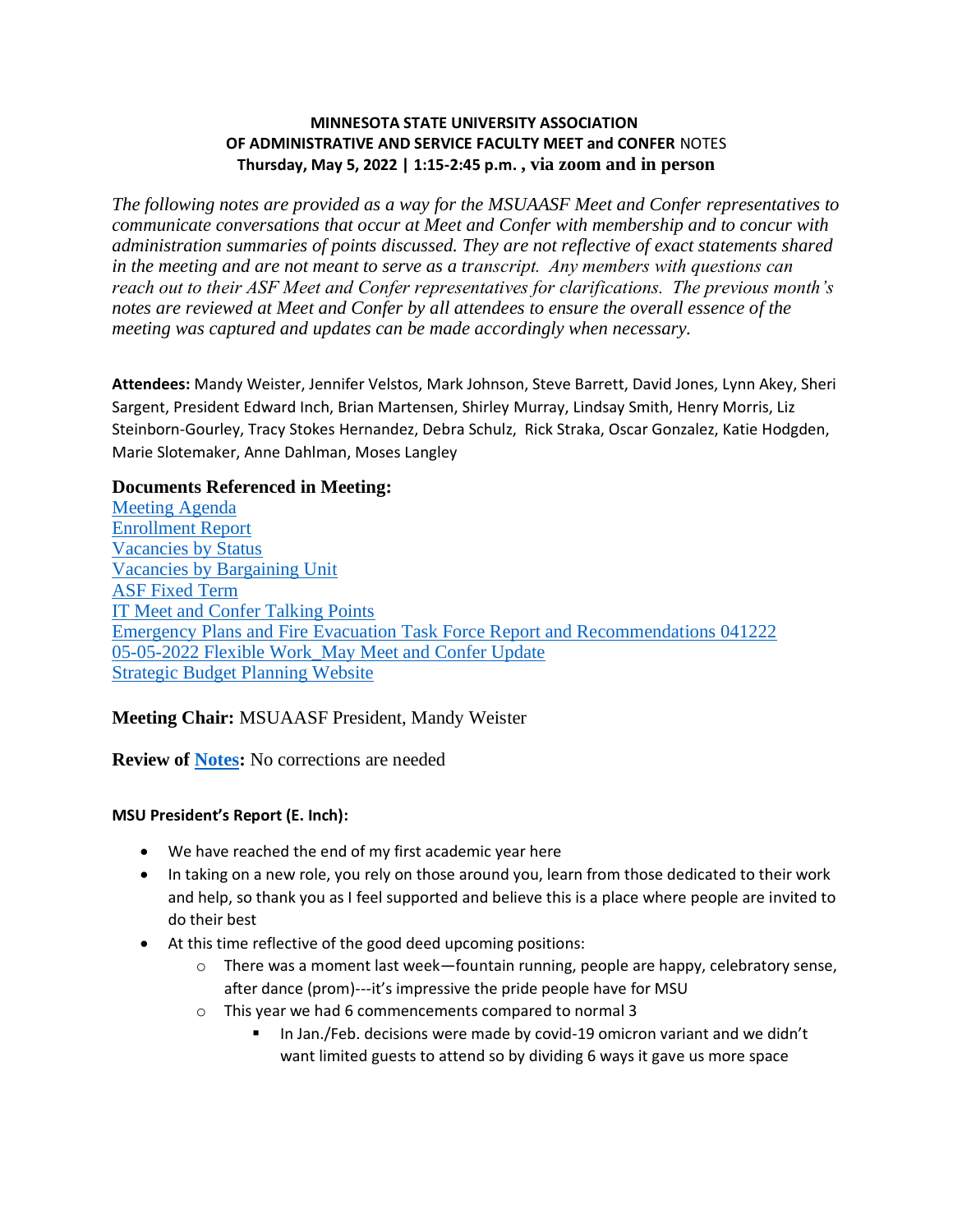- Another by product we hope: to make it more college central. Students work most closely with faculty, and those who have supported their educational journey. Celebrate in a more intimate setting with all.
- Afterwards we will ask opinions and adjust if/as needed.
- $\circ$  All of community coming together: hockey, international family, so much great pride about kind of work we do and students are appreciative . One student at end of her comments last night—what she learned institutions will never love you but people will love you. Powerful sentiment was one of belonging and inclusion.
- $\circ$  Attended listening sessions with majority of units across campus and will finish a few more yet. What I have learned: We are immensely proud of our students—what they accomplished here and where they are going which is what inspires our curriculum and how to support them.
- o New provost: Dr. David Hood
- o Thank you for your work this year.

# **MSUAASF President Report (M. Weister):**

About 4 years ago I sat in an ASF General Membership meeting in CSU 245 and listened to the words of our then President Jamie Van Boxel. He was newly elected and it was one of the first meetings he was leading in the role. Some of the words he said that day have been bouncing around in my head for the past 2 years as I fulfilled my duties as ASF President from 2020-2022. Jamie noted that every ASF President seemed to have a topic during their term that dominated their work and became a theme for their term as President. With that memory and observation in mind, over the past 24 months I've often asked myself what would the big topics of my term be remembered for? But you know, it's been a pretty quiet 2 years, I couldn't come up with much. JOKES! Here's a few from the past 2 years you may recall:

- A Global Pandemic
- Budget concerns and the possibility of retrenchment that hung with us for most of the 2020- 2021 academic year.
- A complex and intricate college merger
- Leadership Transition: President, Provost, Deans, Directors, and more
- Pervasive issues that just wouldn't quit like: getting accurate vacation/sick time accrual at System Service Center, correcting ASF employee overpayment issues, and polishing our practices regarding reassignments.
- Or maybe people will think of how challenging it was to navigate COVID leave, sick leave, staff shortages, office coverage, quarantine, testing procedures, vax tracking, and the new hybrid world of virtue and in-person options.

But I am not content to let these narratives write themselves. "What we see depends mainly on what we look for" - John Lubbock. Here's what I saw through the experience of serving in this role:

- Yes, we lived through the declaration of a global pandemic and were forced and stretched in new ways because of it. But through all that, I saw persistence, resilience, and dedication.
- Yes, we feared budget concerns would lead to retrenchment, but through all of that, I saw our Stewards respond with resources and options, I saw thoughtful questions rooted in concern. I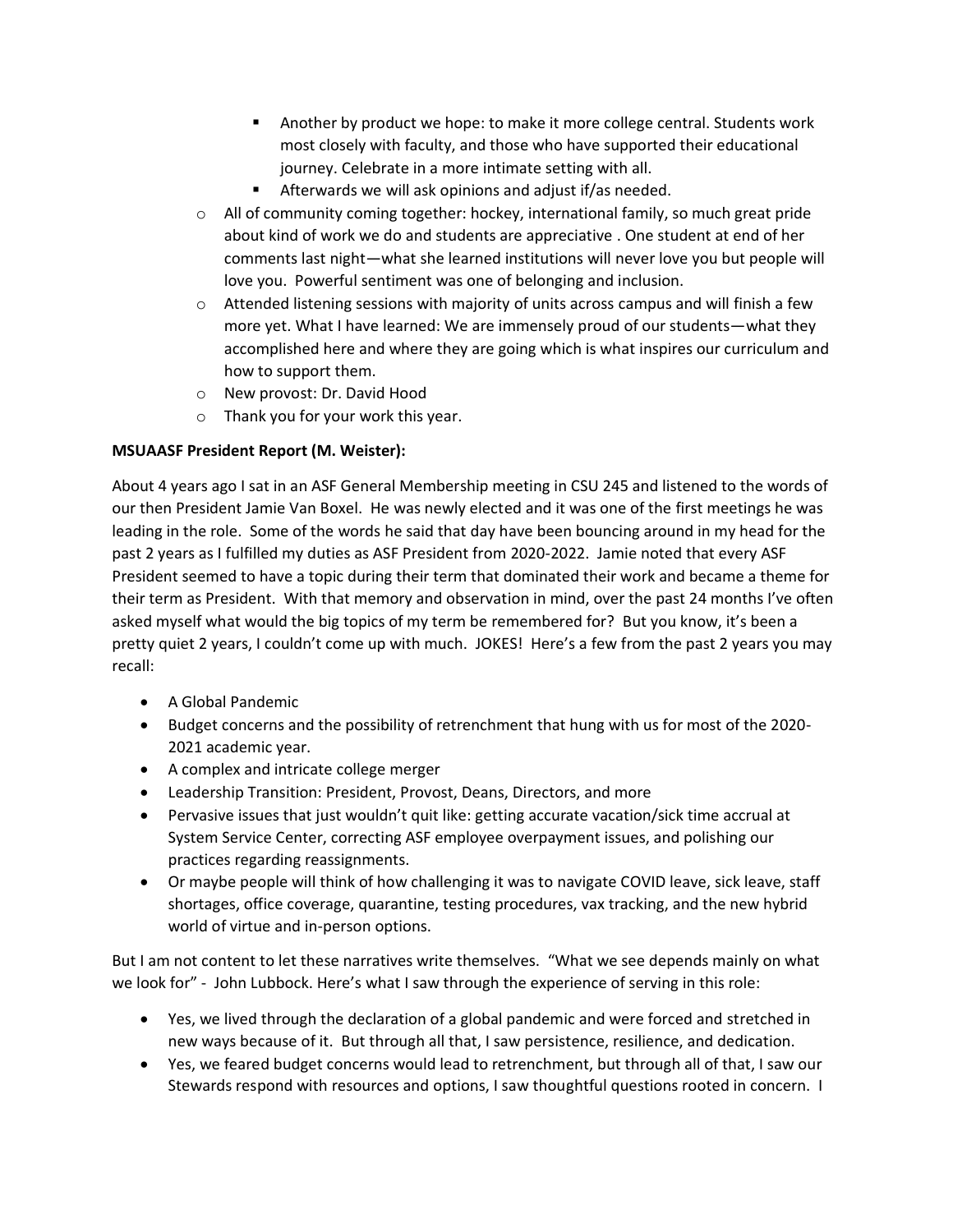saw care and consideration consistently demonstrated for this community and it's staff & faculty by administration.

- Yes, we went through the growing pains of planning the merge of two colleges. But I saw data inform action, priorities in consultation, and plans being adjusted as needed to best serve faculty, staff, and students.
- Yes, we saw transition of leadership, and had natural anxieties about the future of Minnesota State University, Mankato, but through the process I saw everything good that Mankato had to offer new leadership and was able to witness the launch of another bright era for our university under the leadership of President Inch and his cabinet.
- Yes, we are still seeking solutions for some of those pervasive issues, but through the process I was witness to a willingness to listen, problem solve, and collaborate with many of you around this table. Special thanks to President Inch, VP Jones as our Management Representative, Provost Martinson, and HR Director Steve Barrett. Many of these began or ended with you, and the professionalism, care, and intention that you approach your work with has not gone unnoticed. I am thankful we are the envy of the MinnState system in having a positive working relationship with management and look forward to that continuing on.
- And yes, we dealt with more issues related to COVID then we could imagine. And they were complicated and diverse and still are not completely solved. But I saw compassion, flexibility, adaption, innovation, and teamwork.

And at this moment in time, as I reflect back, I also envision a bright future. The coming summer months bring some important milestones we must recognize:

- ASF members are currently working diligently to help students end the semester successfully. Advising, Events, Career, Housing, Admission, Travel, Graduation, Academics, Registration, Retention. There are so many ways our members impact student success this time of year.
- At the same time, ASF member are preparing for a productive summer. Orientation, Admission, Advising, Registration, Summer Camps, Housing. There are so many ways our members lay the foundation for a vibrant 2022-2023 academic year.
- Speaking of summer months: it is with sincere gravitas that ASF prepares to recognize Juneteenth, a new addition to our 2021-2023 contract. Juneteenth recognizes the day the last remaining enslaved people in Galveston, Texas were freed from slavery on June 19<sup>th</sup>, 1865 – two years after Abraham Lincoln's Emancipation Proclamation. The Emancipation Proclamation, only freed enslaved people in the Confederacy. It wasn't until the ratification of the 13<sup>th</sup> amendment that abolished chattel slavery in the United States. All of this took place only three short years before the Mankato Normal School opened its doors in 1968. Juneteenth is considered the longest-running African American holiday and Americas' second Independence Day – a day to celebrate, to educate, to agitate. We hope to keep celebrating, educating, and agitating on this important day and let it be part of our collective memory as we look forward to creating a more equitable and inclusive University.
- I am proud to share that next year Liz Steinborn-Gourley will be your ASF Vice-President, Tracy Stokes-Hernandez will be in the Negotiator role, and Katie Hodgden has been re-elected as Secretary. On June 1 leadership will transition to Marie Slotemaker as she steps into the Presidency and I move to Past President role. My thanks to everyone who served this year, it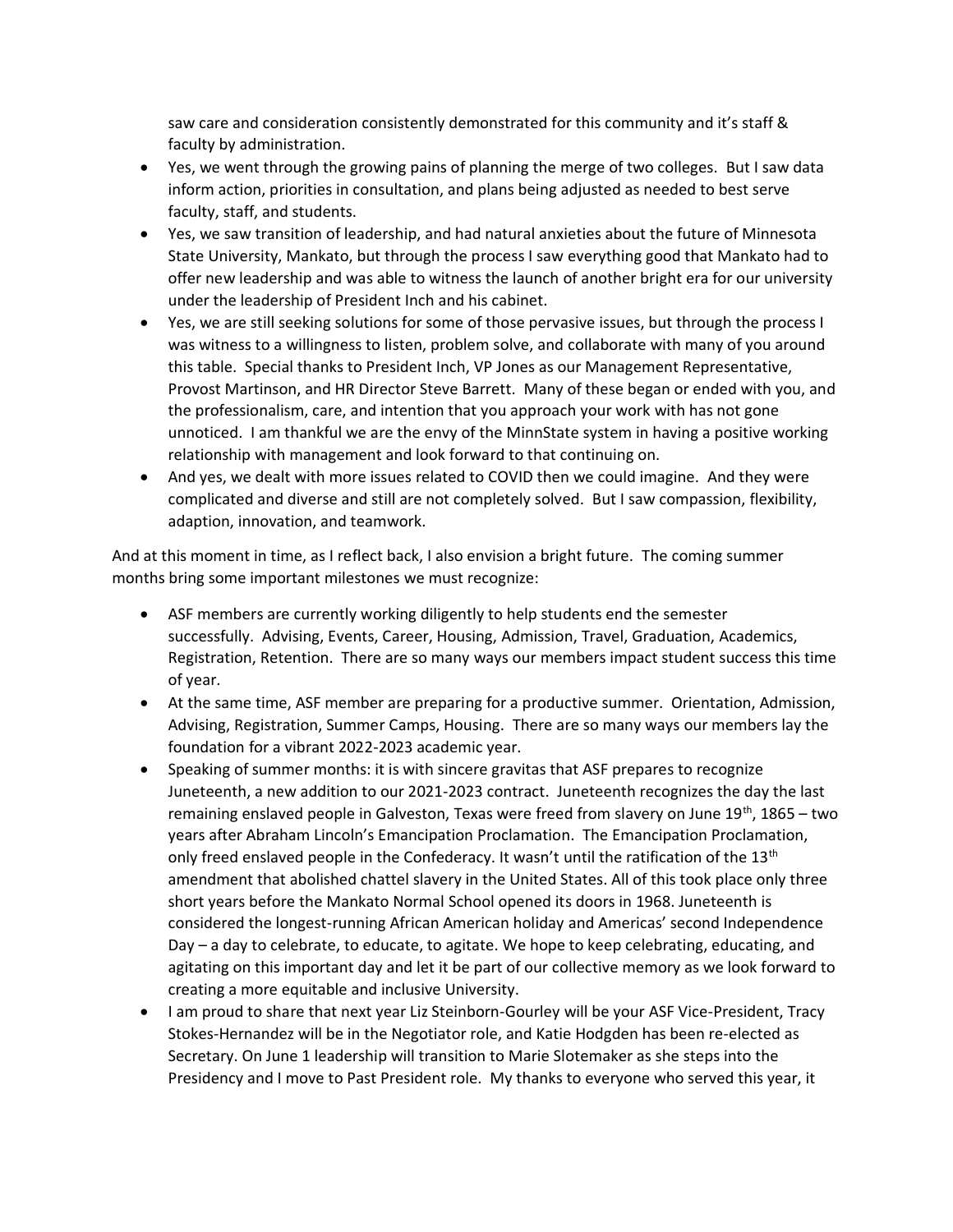has been transformative to work alongside you and represent you. What we have achieved has only been possible because we did it together.

My term has been anything but dull. Certainly not the quiet 2 years I secretly hoped for when I agreed to run. But nothing is improved if not challenged. We're stronger, we're better, we've adapted. When faced with the worst, I've seen us respond with our best: both ASF members and administration alike. And for that – I thank you. Thank you for 2 memorable years as ASF President. For the opportunity and great honor to represent so many dedicated and caring colleagues. For the chance to learn, develop, and grow in my own leadership. And for the experience of convening with a group of decision-makers (ASF and Administration alike) who are eager to equitably serve students in a way that propels them into future success. This work matters. I am grateful.

## **Vice President Student Affairs & Enrollment Management Report (D. Jones):**

- Thank you for a great year, wish you the best in next adventure Mandy
- Most significant is [enrollment report](https://mnscu-my.sharepoint.com/:w:/g/personal/dy6217wl_minnstate_edu/EXc16tvF7uhHu6WzWb43l1oBSWRKVzqbVsS9pvcsDehacg?e=iYdzJX) attached
- Fall:
	- o much stronger domestic numbers--about 300 extra,
	- $\circ$  we have had to pivot and add more in-person orientations which is more opportunity to celebrate and more work onto your members and appreciate flexibility to respond
		- Families are responding they want to be in person
	- $\circ$  International numbers: more movement with approvals and with the wars in Europe, U.S. will likely be a beneficiary as individuals are not wanting to go to Europe to study

# **HR Topics (S. Barrett):**

- Vacancy Lists:
	- o [Vacancies by Status](https://mnscu-my.sharepoint.com/:b:/g/personal/dy6217wl_minnstate_edu/Ee-NMuZg2wpOlM1hK3_rQ_wBXxjFObEZ7ppPB8usaL9kGA?e=jVWswr)
	- o [Vacancies by Bargaining Unit](https://mnscu-my.sharepoint.com/:b:/g/personal/dy6217wl_minnstate_edu/EezxL-A-BVtPrC3D-qgrwOoByo2DSw9_8NIqRgEkXfnTSg?e=oiRaHw)
	- o [ASF Fixed Term](https://mnscu-my.sharepoint.com/:b:/g/personal/dy6217wl_minnstate_edu/EdPipwrcpoFGmUSfzpysPq8Bi7jSx4iQjZ_gg7O4E8YsJw?e=2EgbYK)
	- o sent yesterday
	- o a couple needing to fix up due to typos
	- o any questions let Steve know directly
- Workplace Environment Investigations:
	- $\circ$  close to end of year and complaint numbers are higher than last year--- expected with transition back to campus
	- o Time to complete has gone down: average 39 days, goal is 30
	- $\circ$  HR Generalists have done a great job in conducting much more efficiently
- Employee Recognition breakfast:
	- o Monday at 8am, outstanding achievement awards.
	- $\circ$  Catch-up we have had 3 years of employee recognition that was impacted by the pandemic.
	- o Will have more in fall but first one is Monday with the breakfast.

#### **MinnState/Legislative Relations (President Inch & R. Straka)**

- o Not in the neighborhood we expected, most concern is a funded tuition freeze.
- $\circ$  A lot of conversation on course development for law enforcement and criminal justice.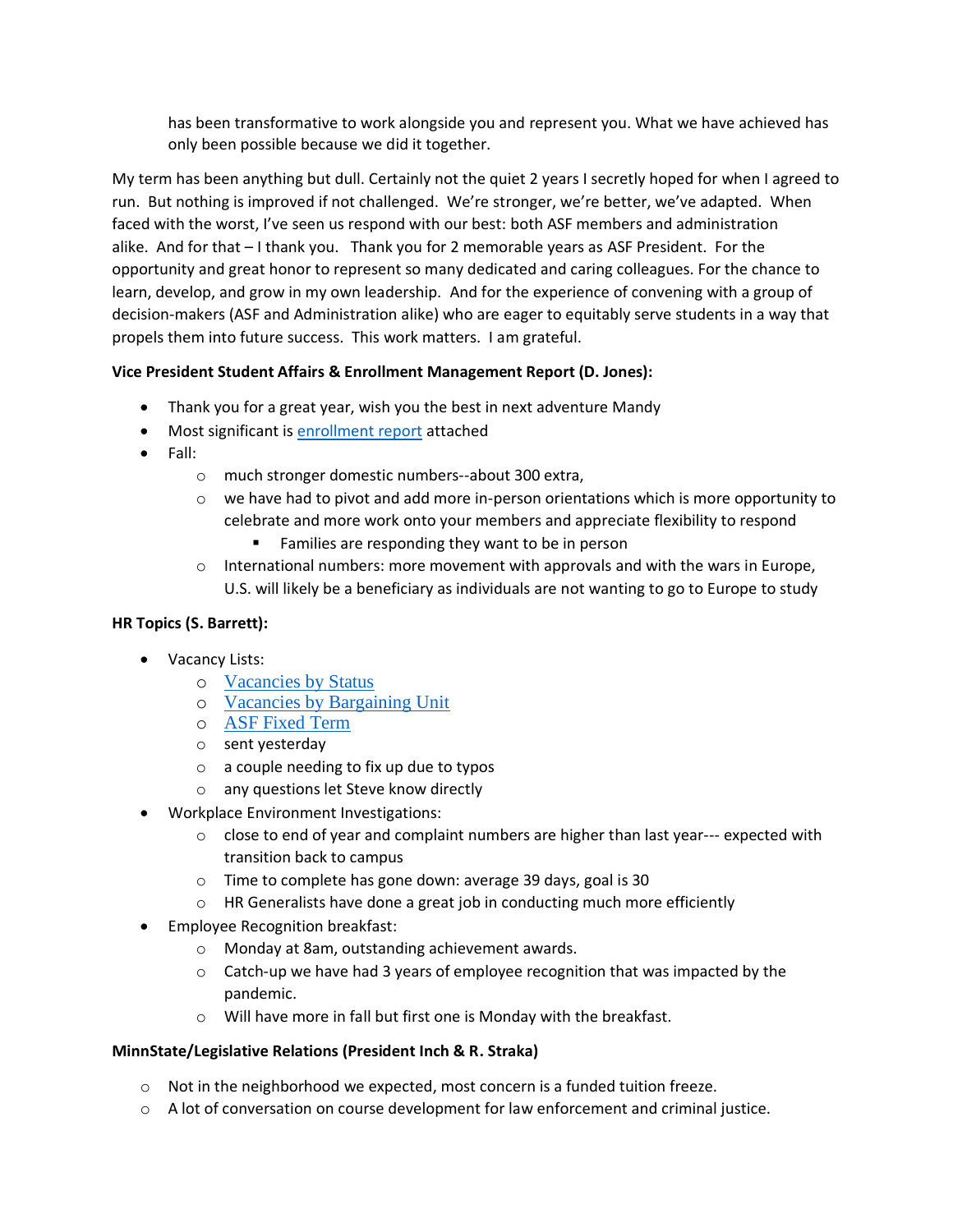- $\circ$  Remain hopeful for Armstrong Hall but it's been a relatively quiet journey
- o Minnstate asked for \$60 million in supplemental budget requested and \$20 million of that for MSU, Mankato
- $\circ$  House is moving forward with \$24 million of campus support only 6 million is based in moving forward
- $\circ$  Senate is recommending \$10.6 million but a portion of that is criminal justice and law enforcement
- o Our share may be only end up being \$60,000
- o House has been supportive of bonding bills
- o Senate more tight-lipped on providing budget targets
- $\circ$  Busy next couple of weeks to get work done and not have to go to special session
- $\circ$  Higher Education is included in a recent law/policy passed where workers who were on the front line during covid are being compensated– will there be any more information we should see coming through HR on this? (M. Weister)
- $\circ$  Governor Walz signed it but it needs to go to MMB and other agencies to establish how the money would be applied and once established, HR will get word out to employees later this spring and early summer (S. Barrett)
- o Our members can expect to hear from HR on updates (M. Weister)

#### **Return to Learn/COVID-19 Update (B. Martensen & D. Jones)**

- $\circ$  Significant changes: look at infection rates, east of us have gone from low to medium and some to high and we will pay attention to lead us on what behaviors we will follow to protect campus
- o No updates from MMB, any changes would be 30-day notice
- $\circ$  Will continue to have testing, about 100 people take advantage of this, any employees or students that want other testing that is available as well in Student Health
- o Not a lot of changes from Academic Affairs…
	- o continue to reiterate looking at fall offerings that reflect student needs
	- o Summer not as much change as that is usually online—reflective of demand
	- $\circ$  We do need advising, registration, etc. to help monitor where students are registering, and we need to be ready for them.
	- o More help the quicker we can be responsive.
	- $\circ$  Message to faculty, initially at the start of everything we recognized needing to be flexible, now setting expectations for more to be in person for some courses.
		- New data for this fall: 67% fall in person, 18 online, 6 hy-flex, some in-person as a whole but might have a flex sync lecture, 10% variety of other (hybrid, arranged).
	- $\circ$  Is there a target number for those percentages and offerings? (M. Weister)
	- $\circ$  The historical number is 11% online asynchronous/synchronous... highest was 31% so we are at 18% from that 11. (B. Martensen)
	- $\circ$  Good question—is that what the natural progression would have been? (B. Martensen)
	- $\circ$  Not totally alarmed, remains to be seen what that stabilizing number is. (B. Martensen)
	- $\circ$  Students are looking for an in-person experience and market of students that need fully online. (B. Martensen)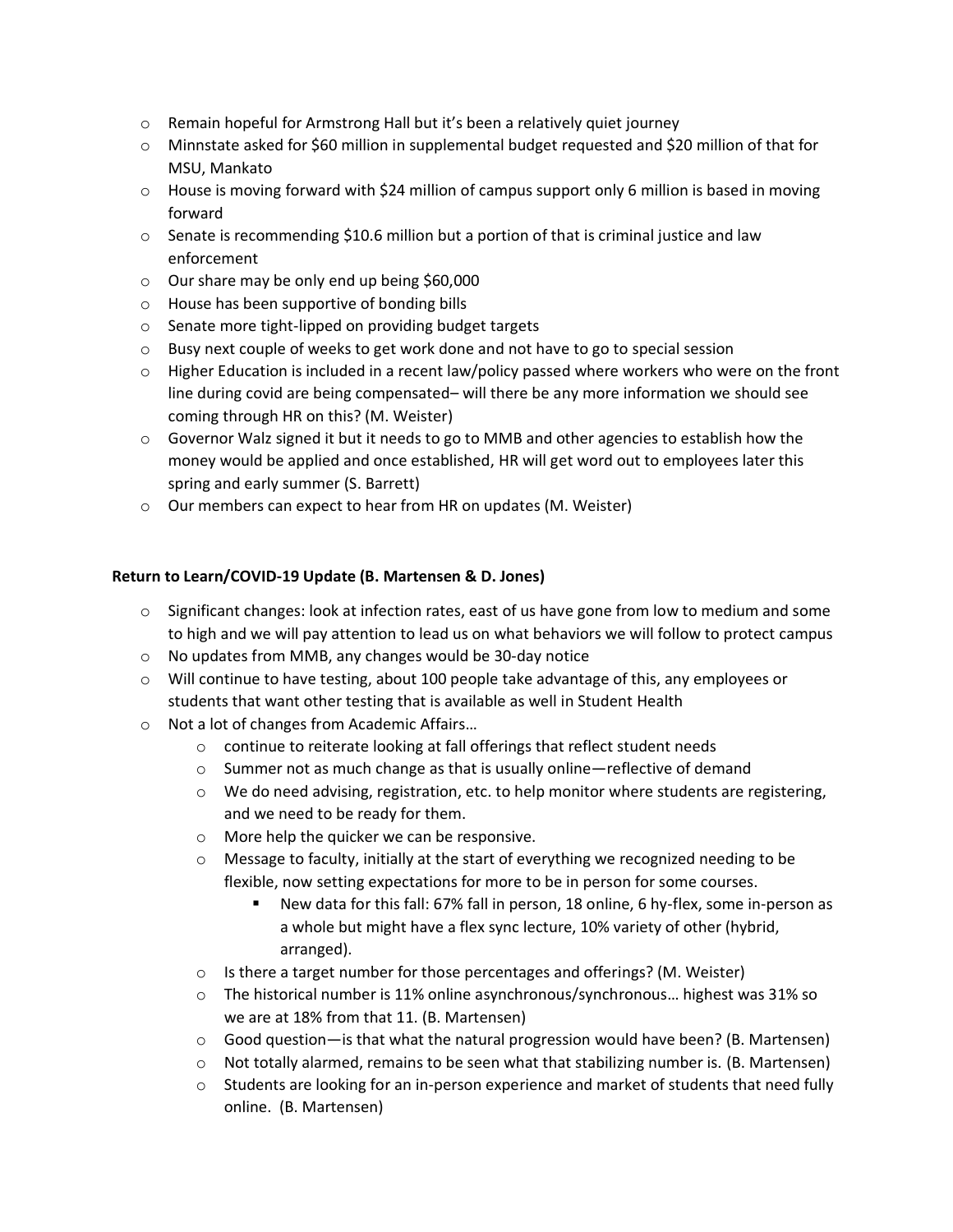- $\circ$  Typical student likes having 1-2 online courses for flexibility. Some research shows it leads to better performance and varies by student population. (B. Martensen)
- $\circ$  We need to look at pockets of population. How much is a program online when students don't expect that? We are going to be looking at 4 year maps. (B. Martensen)
- o Not just demand but equity gaps and success as well. (B. Martensen)
- $\circ$  Need vs. want, time + experience= relationship. Need to have options because there are markets (M. Weister)
- $\circ$  building relationship is important but those things where you are working in person is important……I don't foresee us ever becoming a fully online university, we are grounded here in-person (E. Inch)
- $\circ$  Being in person allows for memories yet understand that balance were we don't want that to become a barrier either (M. Weister)
- o Means different things to different people, area continue to manage (E. Inch)
- $\circ$  We hear a small percentage of hy-flex, but faculty share they don't want the technology taken away, they want to be able to be flexible and accommodate. There are different ways to engage students. (B. Martensen)
- $\circ$  I think we see that not just with classes but in other offices as well (M. Weister)

## **Budget (R. Straka)**

- o Fairly positive budget year
- o All appropriation this year and expecting none outside of supplemental budget next year
- o See patterns of rich cash year in first year of biennium
- $\circ$  HEERF will help cover lost revenue \$1.4; \$15 million will go to general fund for tuition
- $\circ$  Offset declined enrollment with lost revenues of HEERF funding built into next year's budget
- o University also saw \$1 million savings from insurance holiday
- o Reserve and cash balance have gone up this year
- o Salary increases are less than what we set aside
- o Increase in percent share allocation model \$660k in first draft
- $\circ$  Projections right now: little less than what we set aside over the years which will offset the loss originally projected which means more balanced
- o We will develop a one-time initiative money going into strategic planning
- o Just submitted HEERF report—thanks to Lynn's shop, financial aid shop, Steve Smith's team
- $\circ$  Still some money not spent which will recommend an aid to students to offset the surge in January and February. Automatic and consider how we distribute.
- $\circ$  Incredibly helpful for our general fund and also auxiliary funds as we have had to react significantly in residence halls with changes we had and stabilize our operations in those areas

## **Fire Evacuation Task Force (H. Morris & D. Jones)**

- $\circ$  Work-group to how University responds to evacuation emergency response processes.
	- $\circ$  We had representatives from this unit—Oscar Gonzalez, played a leading role.
	- $\circ$  Look at where we have gaps and look at best practices nationwide and look at additional fire drill scheduling and what do we do when we have evacuations.
	- $\circ$  What triggered this when a student in the Residence Hall didn't get the best service in that process.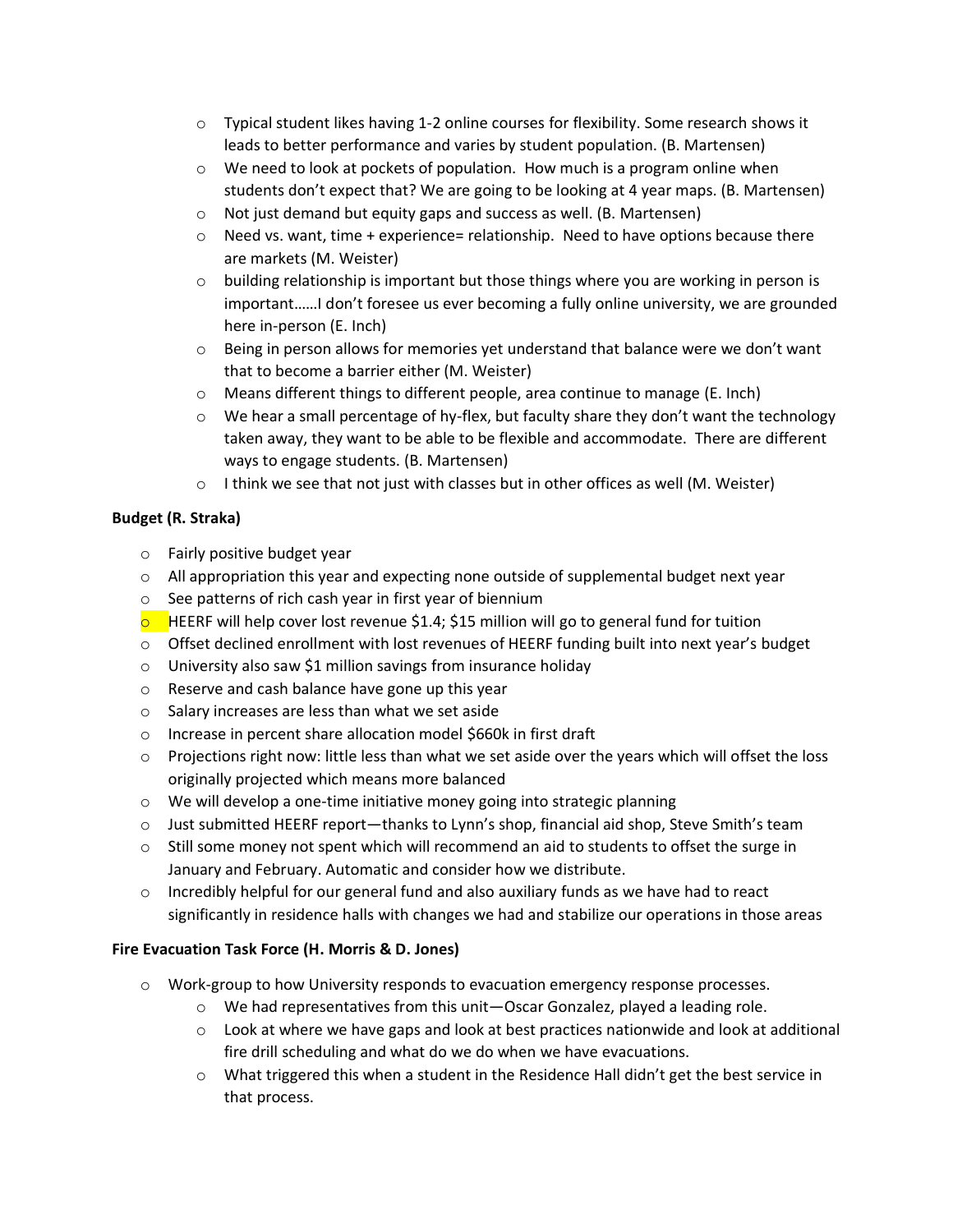- o [Emergency Plans and Fire Evacuation Task Force Report and Recommendations 041222](https://mnscu-my.sharepoint.com/:w:/g/personal/dy6217wl_minnstate_edu/Ee40kNJMCKhGpaKI0U-rrqIB-QpRTypMPXnbwjxFb-Wmmw?e=FG1hle)
- o We are attempting to get feedback from individuals that we are talking about.
	- o Asked Oscar to work with students.
	- o Mankato Public Safety and they gave us feedback.
	- o Asking you to look, give us feedback and talk to members.
- o Thank you for keeping us moving forward in the right direction
- o Feedback to H. Morris and D. Jones

### **Strategic Budget Planning Update (Lynn Akey)**

- $\circ$  This week crossed another milestone—wrapped up work on 3<sup>rd</sup> phase and categorization for academic and non-academic.
- $\circ$  Yesterday shared in provost newsletter and it is in the internal sharepoint site—on strategic planning website available to campus community: [Strategic Budget Planning | Minnesota State](https://www.mnsu.edu/about-the-university/student-success-analytics-and-integrated-planning/integrated-planning/strategic-budget-planning/)  [University, Mankato \(mnsu.edu\)](https://www.mnsu.edu/about-the-university/student-success-analytics-and-integrated-planning/integrated-planning/strategic-budget-planning/)
- o Final Phase:
	- o Will launch in fall
	- o It is review and evaluation.
	- o We have collected information and now we will assemble a team.
- $\circ$  Thanks to everyone who has engaged: it's a large process and all individuals who helped create, submitted, evaluated, …it's a lot of time and effort.

### **IT Update (Mark Johnson)**

- o [IT Meet and Confer Talking Points](https://mnscu-my.sharepoint.com/:b:/g/personal/dy6217wl_minnstate_edu/EYAZG89h4qlAjMxUklsPY_gBmh3Jo6ntI0kcaKcN22D7ag?e=bNWanb)
- $\circ$  Zoom has an events software and are moving into an area to replace phone systems
	- $\circ$  So we have a pilot project right now looking at zoom phones to replace desk phones,
	- o Many have used Jabber, zoom would replace,
	- $\circ$  It would replace text message from desk phone, also incorporated long-distance.
	- o Has advantages.
	- $\circ$  We have been with CISCO for 20 years, but next year will talk through final decision on what's decided with the product.
	- o Pilot group is set.
- o MavLife App:
	- $\circ$  Since we have our own app, the maker of the product has allowed us to be more involved in their student retention initiatives.
	- o We will be part of more involved using the map.
	- o When you see students make sure they use the map.
	- o If successful, can adopt these best practices.
- o Website:
	- o Finished website to new website only. Good news.
	- $\circ$  Next news: Marketing has started a project with consultants looking at website. Continue with strategies for website and how we support.
	- $\circ$  Some indicated it's too internal and looking for ways to help separate that with information for external.
	- o It's an ongoing challenge for us.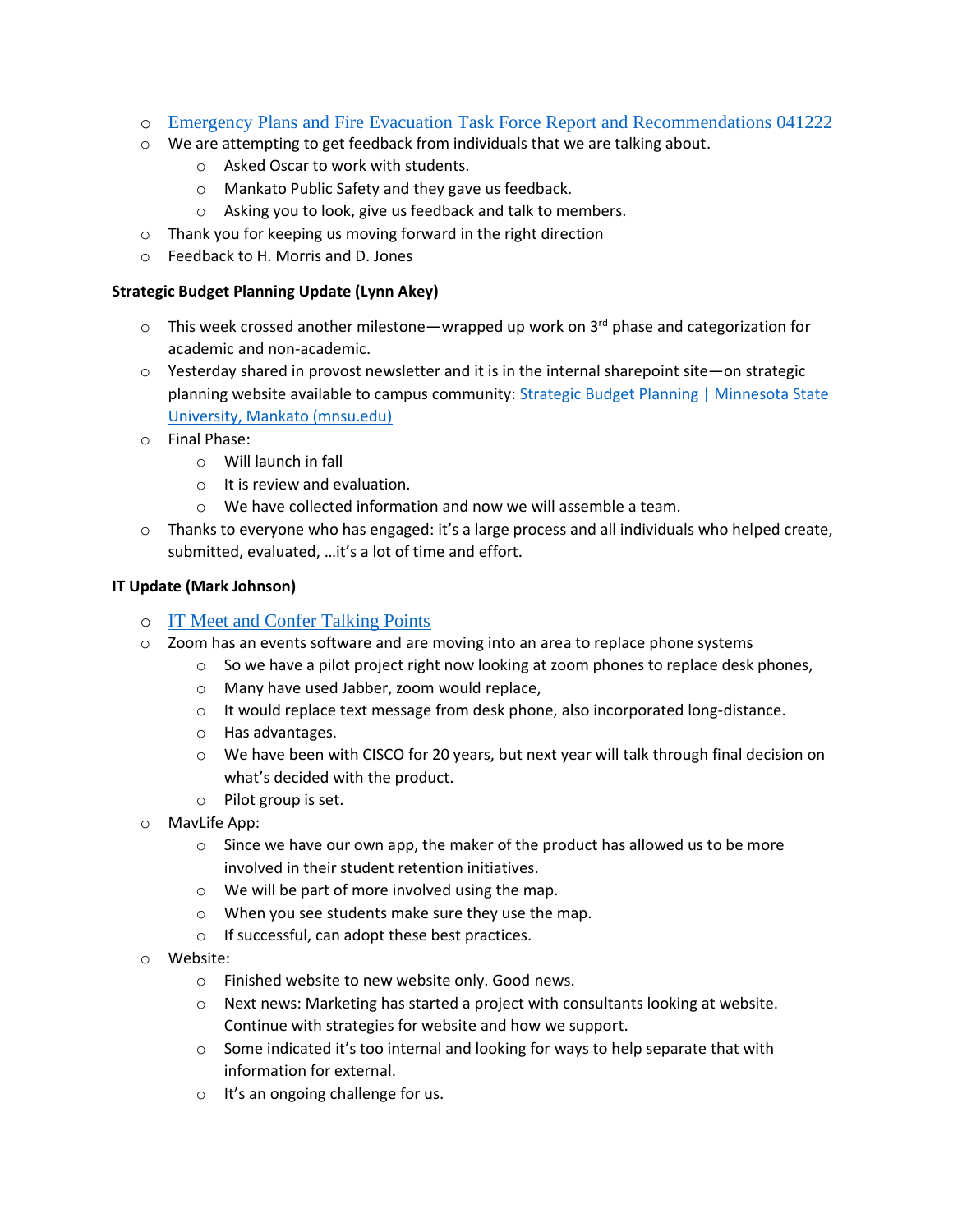- $\circ$  No major changes coming but if they are, we will communicate (marketing or myself).
- $\circ$  Continue evolution of what it looks like, what it does, any questions contact me directly and happy to walk you through it and help resolve.
- $\circ$  In regards to the website, we are eager to learn more and would like invite to the table for MSUAASF (M. Weister)
- o Will have to continue to improve and make steps (M. Johnson)
- o When I currently go to communicate to students—to posts events, goes on Mav Life, social Media, etc. Will there be a day when there is: "this is the spot" that we advertise events?(L. Steinborn Gourley)
- $\circ$  Can't say yes—need to post on 4-5 different app based on what they use. We aren't ultimately going back to just one place to post –maybe one place to post to disseminate in multiple different places. We have never been able to target so not able to but may be able to streamline. (M. Johnson)

### **Administrative Searches & Future College Update (Brian Martensen)**

- o 3 Administrative Search Updates:
	- o Thank you to everyone, we had high participation including from ASF members
	- o Have seen candidates for all Dean positions
	- o We are just getting last minute input form search committees
	- o Met with President Inch and Incoming Provost Hood to discuss agreements on candidates
	- $\circ$  Looking to make offers very soon so look for announcement in relatively near future
- o Merger update:
	- $\circ$  last meeting for spring, once new dean is in place will see if want to reconvene.
	- $\circ$  Recommendations report to the group and to colleges of where things stand as well as indicate what things are waiting for dean and what is already worked out (like space).
	- $\circ$  Catalog goes live May 23<sup>rd</sup>—while the college is not official until July 1, it made sense to have the catalog and website to reflect that change and have redirects going from old structures to new structures. You will then will notice little things like signages in buildings, moving of various offices.

#### **Destination 2030 Strategic Planning Update (L. Akey)**

- o Setting the stage for next year
- o Launched into process when President Inch arrived and 5 themes
- o Then we moved into a section on futuring and then visioning
- o Started process in drafting mission, value statement
- $\circ$  As we close out this year then look forward to next year—putting it into strategic directions and a more formal part of the process.
	- o The directions, articulate strategies, and action plans.
	- $\circ$  6 dimensions guiding us and thinking about how they can evolve over time and not losing sight of 2030 direction.

#### **Flexible Work Taskforce (S. Barrett)**

[05-05-2022 Flexible Work\\_May Meet and Confer Update](https://mnscu-my.sharepoint.com/:b:/g/personal/dy6217wl_minnstate_edu/EVQhFQxnWYpJt8uL9SPdkqgBctx_Cax3INDQ9h01eY0JuQ?e=Dt5WBu)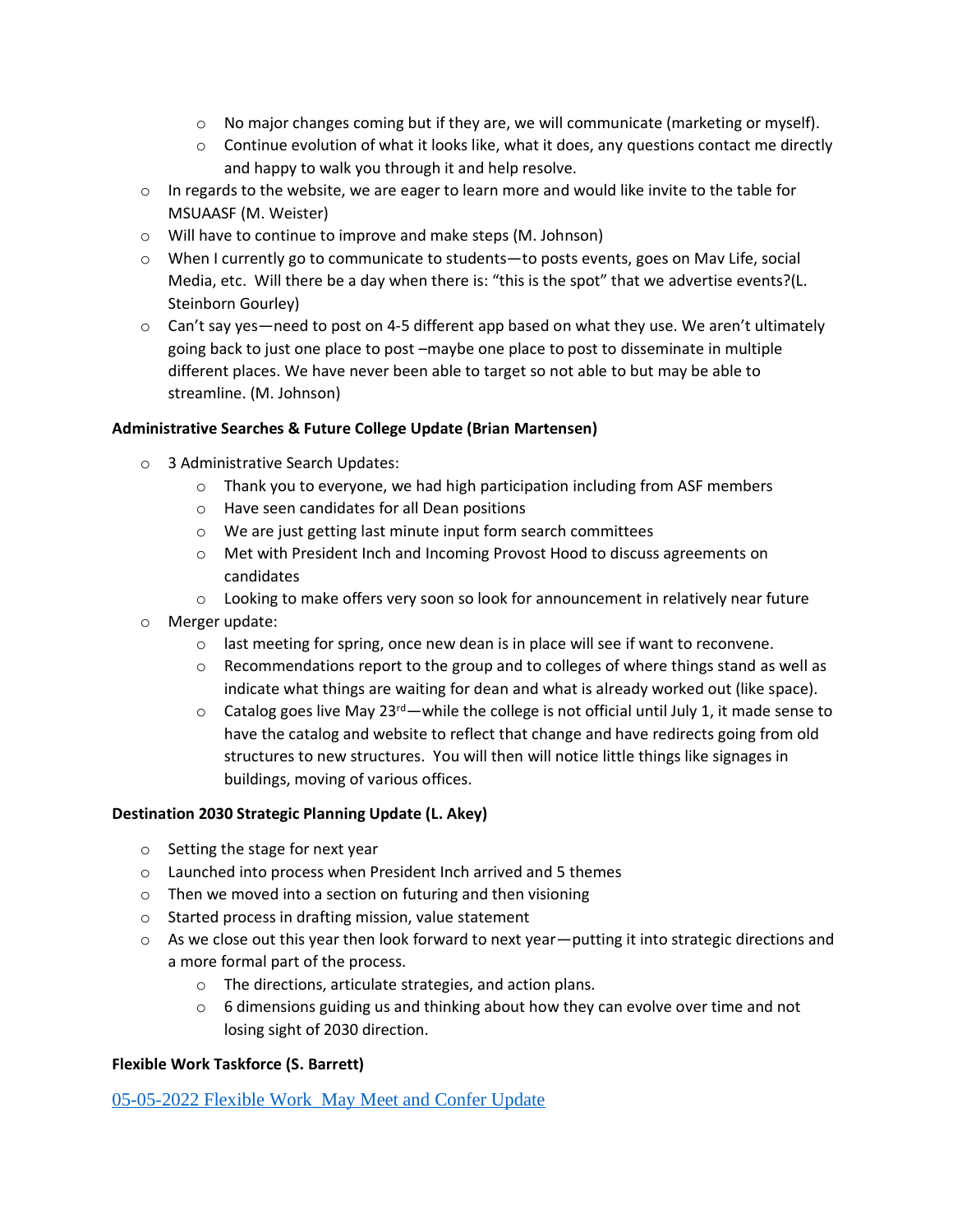President Inch:

- $\circ$  Project started in September and asked HR to spearhead to find a way to create some flexibility in people's schedule for better work-life balance. The task force came back with recommendations, and we vetted with students and system office.
- $\circ$  No doubt, whatever comes out will not be perfect, we will experiment over the year and then work in collaboration to refine, develop and improve then make modifications next year.
- $\circ$  Want to be clear: this is not a day off a week. We still work the same hours per week but the place where we work is different. Can people do their job in a location that might serve them better?
- $\circ$  Goal 1: Help provide flexibility to increase job satisfaction and attract talent
- $\circ$  Goal 2: Serves quality and level services to students. Maybe expand service opportunities.
- $\circ$  Goal 3: Equity issue, the pandemic did not hit populations in the same way and helps our campus understand what is equitable work?
- o Asking that every manager has training in how to manage remote teams. It is a different skillset. It becomes more project based.
- $\circ$  Talked this morning at other meet and confers—some mentioned maybe it should be postponed but would like if this could be launched July 1--to work through and be adaptable.

### S. Barrett:

- $\circ$  We have all these concepts dealing with many months and starting to put puzzle pieces together.
- o Anything we do has to fit within the MMB policy.
- o Equity piece is vitally important and the training piece. Will offer more training options on how to manage hybrid—a couple options now available and working—HR will get word out to all supervisors soon.
- $\circ$  Updating Position descriptions so that those positions that could qualify and that it reflects accurately. HR has a work-plan under way.
- o Confident in HR to have this up and running July 1.
- $\circ$  Could lead to fairly significant change: What should a 21<sup>st</sup> century workplace look like?

## Discussion:

- $\circ$  Are the 4 boxes that were originally presented to us archived? Is that set aside and this is the new plan? (M. Weister)
- o MMB has those 4 boxes just titled differently (E. Inch and S. Barrett)
- o Will there be a decision-making matrix? (T. Stokes Hernandez)
- o Yes, that is still in the works (S. Barrett)
- $\circ$  The goal is everyone has a day a week they get to flex (E. Inch)
- o Could that be worded more strongly in this document?...Some could read "such as.." and see it as an example or optional (M. Weister)
- $\circ$  We could put it in the preamble at the top (E. Inch)
- o Do we want it to be decisions from divisions for consistency? (M. Weister)
- $\circ$  Do we want it to be consistent across—this says by units in order to be equitable. Equal or equitable (E. Inch)
- $\circ$  That makes sense, it might just help to drive home that goal 1 day a week (M. Weister)